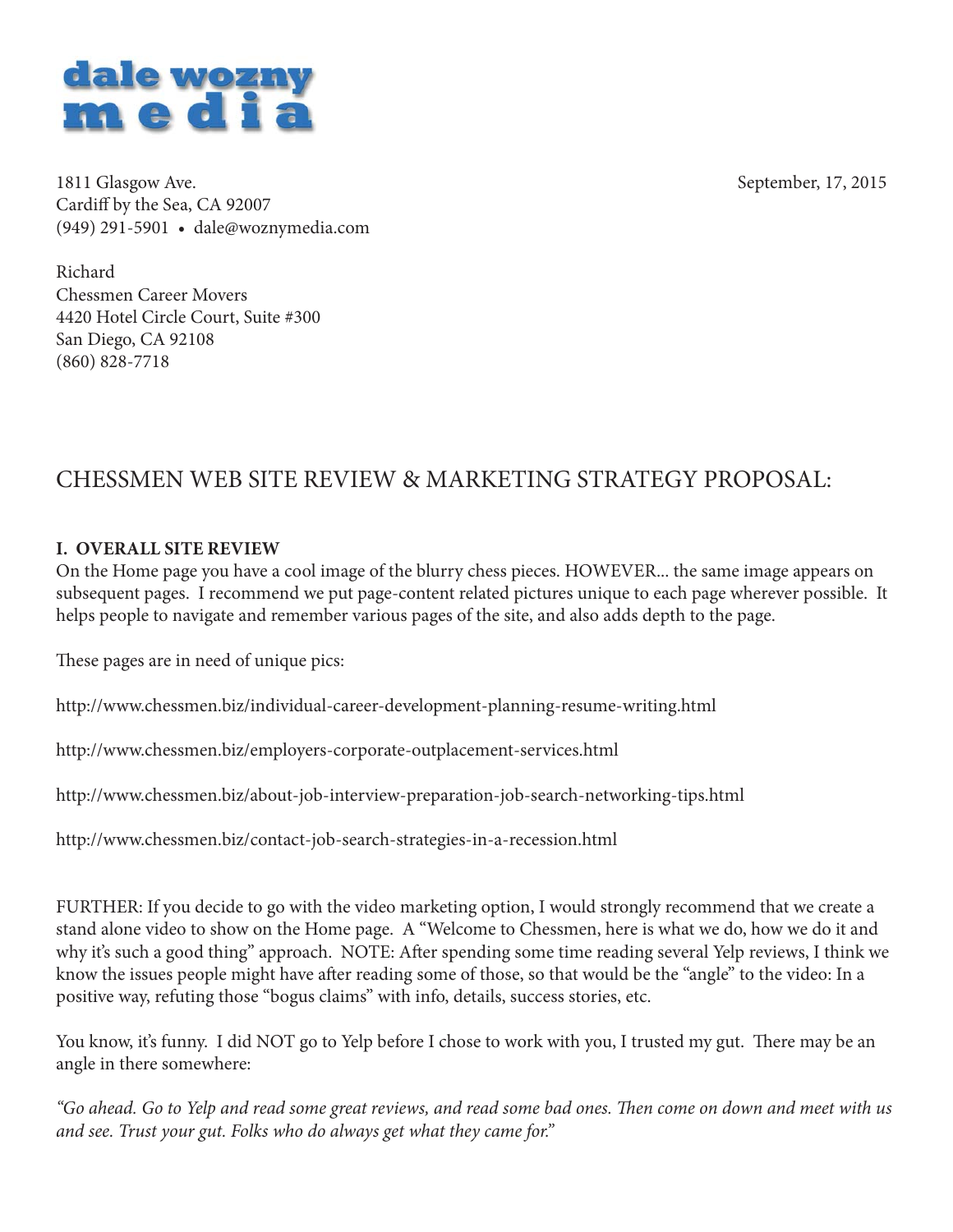# **II. SEARCH ENGINE OPTIMZATION SETUP aka SEO Setup**

In order to be "found" in Google when specific phrases are searched, you must code your site in a specific way with those phrases to be included in the search results.

The ideal way to make a website appealing to a given phrase, is to have a page of the site literally "devoted" to that phrase in a variety of strategic ways.

That said, I do not see but a few pages on your website. So for the most part, the task at hand of marketing the Chessmen site with SEO first involves the creation of numerous pages to support the phrases under which you want to be found.

I've done the research to help us determine the best phrases on which we want to focus.

The attached report shows about 64 phrases. There is a number to the right of the phrase. That number is a Google number indicating the average number of times the phrase is searched per month. I look at this number as a "value indicator" for the phrase. The number to the LEFT of the phrase is a 1-10 rating on the relevancy of the phrase. What I do is search the phrase in Google to determine if it indeed is a good phrase. If the results are competitors -- a group we want to be included in -- then it's a good phrase. The higher the rating the better chance I feel we have of getting a good ranking for this phrase.

### **II-B. SEARCH ENGINE OPTIMZATION MONTHLY MAINTENANCE -** *Optional:*

Once we set things up, we will get a "bang" of listings/rankings, and our report will show these. If we do nothing, over time those will slowly drop off. What we do to combat that is the ongoing SEO Monthly Maintenance. This involves:

\* Update the Monthly Report to track our phrases over time

- \* Prepare Site Activity PDF Reports for traffic data at a glance
- \* Update and "massage" those pages that are not climbing in the rankings
- \* Create two NEW pages each month that tie into the EMail Marketing topic

\* Turn ONE of these new web pages into a Press Release and post it to a dozen FREE sites, or, if you have a paid account already with a press release site, we publish it there as well. NOTE: Paid accounts publish a LOT faster. Free accounts can take time and sometimes never publish!

### **III. EMAIL MARKETING:**

SEO is the most important first step in marketing a website. Once that is done, then we can move on to EMail Marketing.

#### *Simple Text-Only EMail Approach.*

We may want to get started off with a simple text-only blast so we can get the mailing list together and get the whole process going. Then after a few mailouts we will have some viewing/open data and we can bring in the video to see how it boosts engagement.

#### *Video Blast EMail Approach:*

I think adding A video to the blast would go a long way toward making a great impression and really stand out for the people who receive the blast. People are far more prone to watch a video than read. I think you have a LOT of good things to say about Chessmen, so preparing a video from the content standpoint would be real easy.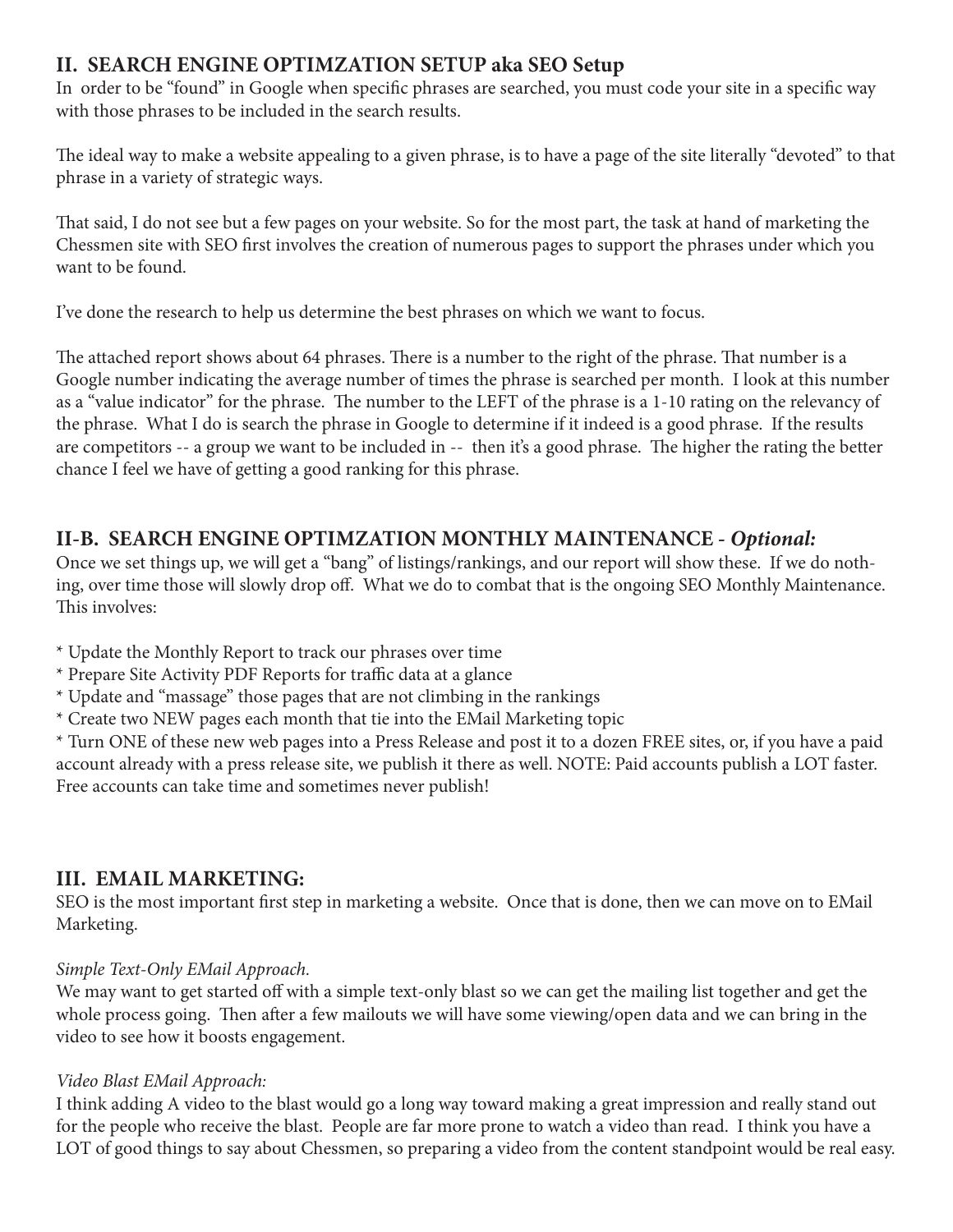# **IV. VIDEO MARKETING**

#### *VIDEO OUTLINE EXAMPLE:*

\* Start off with some snappy music for 5-8 seconds

\* Have the Logo "fly in" in above of a very business-like image

\* A short Voiceover intro with a positioning statement: "Chessmen. Your strategic Job Partner for over 25 years"

\* Open up with a very short, generic intro from Richard. *NOTE: We would us this into for each video so the verbiage is not specific* 

\* Switch to the "TOPIC OF THE MONTH" - I would do the voiceover for this part.

The topic of the month could be based on:

- Local business news item
- Local business climate
- Job Interview Tip
- Best Online Job Sites for San Diego
- Comprehensive Job Search Tip
- Local Company Profile

- San Diego Inside Job News (news about a company that might indicate they will be hiring soon...)

\* Develop graphics, charts, animated text to depict the message being spoken in the voiceover.

- Where applicable, we can get "stock video" in much the same way as stock photography so we can add actual video footage without resulting in added filming costs.

\* Finish off with the topic and then: Add a plug for Chessmen at the end with Mason saying a few words: *"Come down and talk to us and see how we can make a dramatic diff erence in your job search success."*

\* Add a Call To Action:

*"Call or email Chessmen today to get a jump on the job hunting competition."*

The whole clip should be no more than 90-120 seconds, otherwise people won't watch it.

We could add something "gimmicky" at the end if we want i.e. the "Job Hunting Joke Of The Month" that we could pull from any of these sites:

http://jobhuntexpress.com/job-jokes-blog.html

https://www.google.com/search?q=job+hunting+jokes&biw=1486&bih=972&tbm=isch&tbo=u&source=univ&sa=X&ved=0CCMQsARqFQoTCP6anpWZ\_McCFQGMDQodg1AJIw

http://theundercoverrecruiter.com/career-jokes/

This way, we close with a light touch, we set people up to expect the joke every month, so they will always watch the clip until the end for the joke!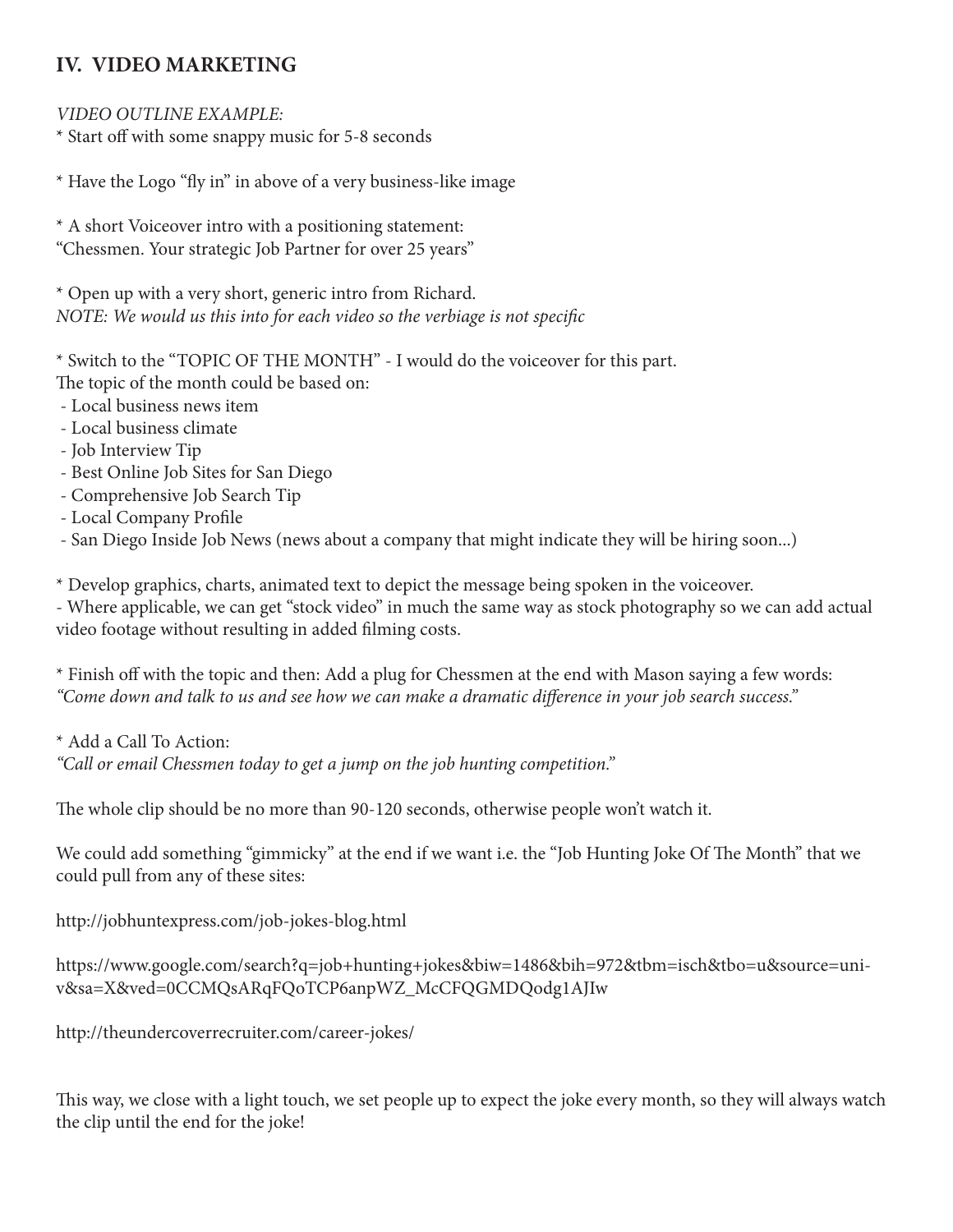# **STEP-BY-STEP PROCEDURE FOR EACH MARKETING OPTION**

#### *FOR SEO:*

1) Determine from the list of 60+ rated phrases I've provided, the TOP 30 you want to focus on to get started.

2) I create a page of text for each of these phrases. I try to use as much current content as you have and build the pages from that.

Here are a few examples of such pages I've prepared for other clients so you can see the length of the pages as well as the fact they are filled with links and formatted (bold, italic) text:

http://www.drericjohnson.com/orange\_county\_dentist.html http://www.tristartelecommunications.com/Used\_Telephone\_Systems.html http://www.gopackagingstore.com/service/furniture-shipping/ http://www.stacki.com/open-source-server-provisioning/ http://imanilee.com/social-media-expansion/

In addition to what you can read on these pages, there is also "hidden" of META text that describes the page to Google. Each of these pages will get us ranked for the target phrases.

3) I prepare a report showing the ranking on both Google and Yahoo/Bing for where you rank -- if at all -- for each phrase. This is the benchmark report that will be run again one month AFTER we get the SEO pages posted. We will begin to appear in the search results for the targeted phrases. This is the "PROOF OF VALUE" for the SEO campaign as we can see how we are doing for all of the targeted phrases.

Here is an example of such a report for a San Clemente dentist, and the the local San Diego tech company I may have mentioned (the one that did the Google pay-per-click campaign that got them three downloads for a total spend of over \$3,000.00!!)

\*\* San Clemente Dentist - Dr. Eric Johnson: http://www.woznymedia.com/ma/drj/Dr\_Johnson\_SEO\_Report.html

\*\* Stacki Server Software: http://www.woznymedia.com/ma/stackiq/StackIQ\_SEO\_Report.html

- 4) I create a set of site maps for the site:
- For users
- For Google Submitted directly to them
- For MS/Bing/Yahoo Submitted directly to Bing

The submitted site maps will prompt Google and Yahoo/Bing to "spider" the site to take note of new content to begin ranking the site.

#### *FOR EMAIL MARKETING:*

5) If you choose to also do EMail marketing, that is the next step:

-- Begin the generation of a mailing list.

I can give Lesley some pointers on how to prepare and send email names to me to routinely add to the master list. It is the type of task where she can work a half hour on it or two hours -- whatever time she has -- and send me any number of names to add to the list.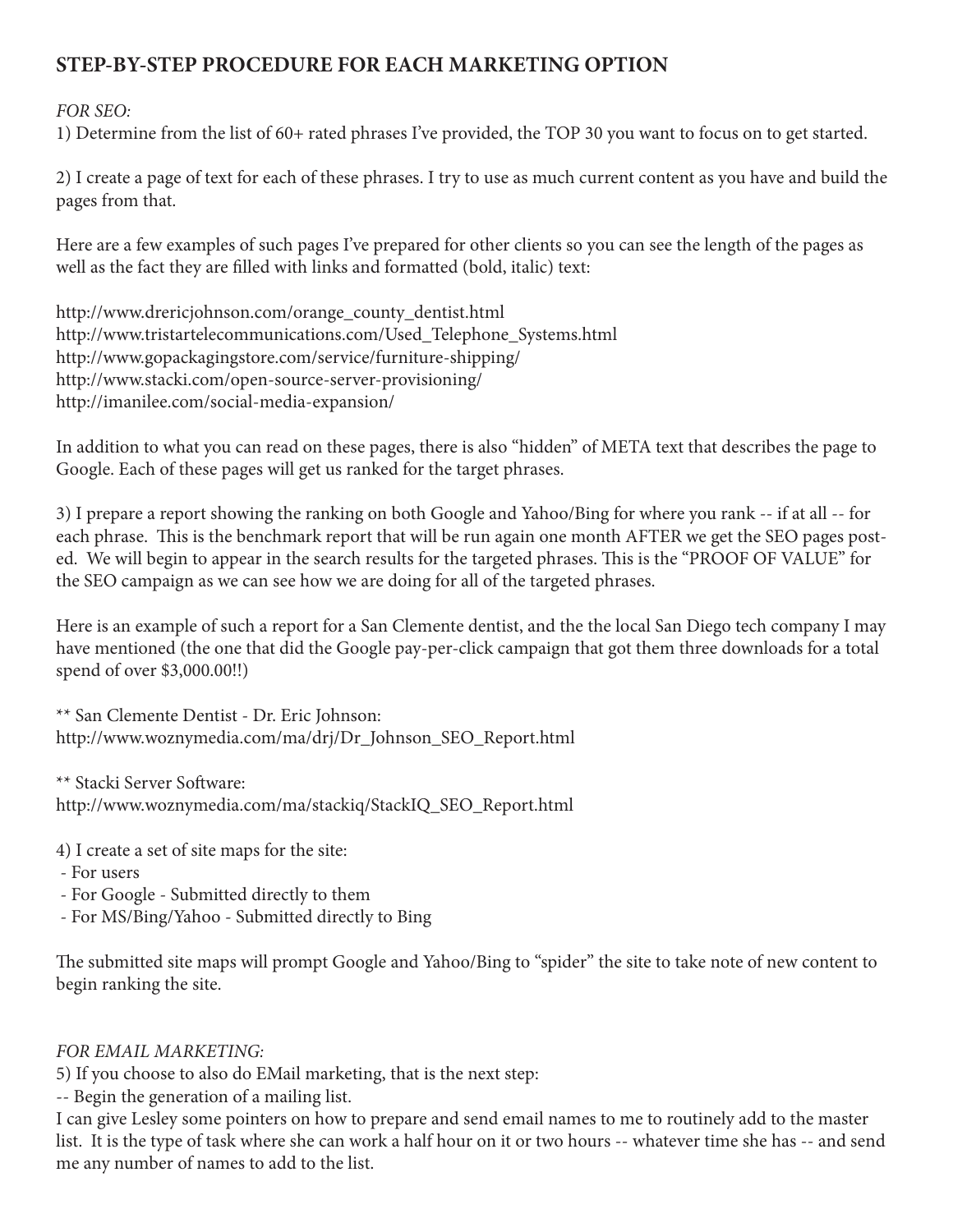-- Begin the process of developing content

I find it's nice to have a couple of email blasts ready to go "in the can" so you're never rushed to prepare one.

-- I develop a graphical "shell" we would use for the blast. It will mimic the look of the website to deliver a consistent message.

-- I use a FREE Mailing service called "Reachmail". I will set up an account and begin the test mailouts of the blast so we can all review them on our various devices (smartphones, desktops, tablets, etc.)

-- We pull the trigger on the blast and send it out.

-- in 24-36 hours I will prepare a blast status report. Here is an example of such a report:

http://www.woznymedia.com/ma/hdc/HDC\_Blast\_STATS\_Running.htm

*NOTE: This example is using an email package called "Vertical Response". We will be suing a FREE application called Reachmail, so the reports will look a little different.* 

# *FOR VIDEO MARKETING:*

6) If you decide that you want to eventually add a video to your blasts, here are the steps:

\* We develop an Intro script for Richard and also Mason if he wants to say a few words. Typically we shoot more than we need so we have some extra "in the can" if we ever need to make some edits/changes.

\* We develop the voiceover script for the Blast Topic of the month.

\* I prepare the video and we post it to YouTube where we can all review it and feedback with any changes.

\* We set up a regular blast, but THIS TIME, 80% of the text message is GONE with only a few hints and/o teasers about the topic, and the main focus is the video clip. When folks click, they go right to YouTube to watch the video.

\* In 24-36 hours, I prepare the Blast Stats report and we see how we did.

\* After we've created a couple of videos, we add a "Chessmen Videos" page to the site and post them all there to provide more valuable content to visitors, AND, to satisfy Google's "need" for fresh content which then boosts our rankings in the search results.

# **TIME FRAMES:**

For SEO:

Takes about 6-8 weeks from when we begin phrase research to when we can have a set of 30 or pages built and taken live.

For Ongoing SEO Attention: As soon as we finish the primary SEO activity, we begin the ongoing on a monthly basis.

For EMail Marketing: Takes about 3-4 weeks until we can send out our first email blast.

For Video Marketing:

Takes about 2-3 weeks to prepare a video. First one may take a little longer because of added filming in the office.